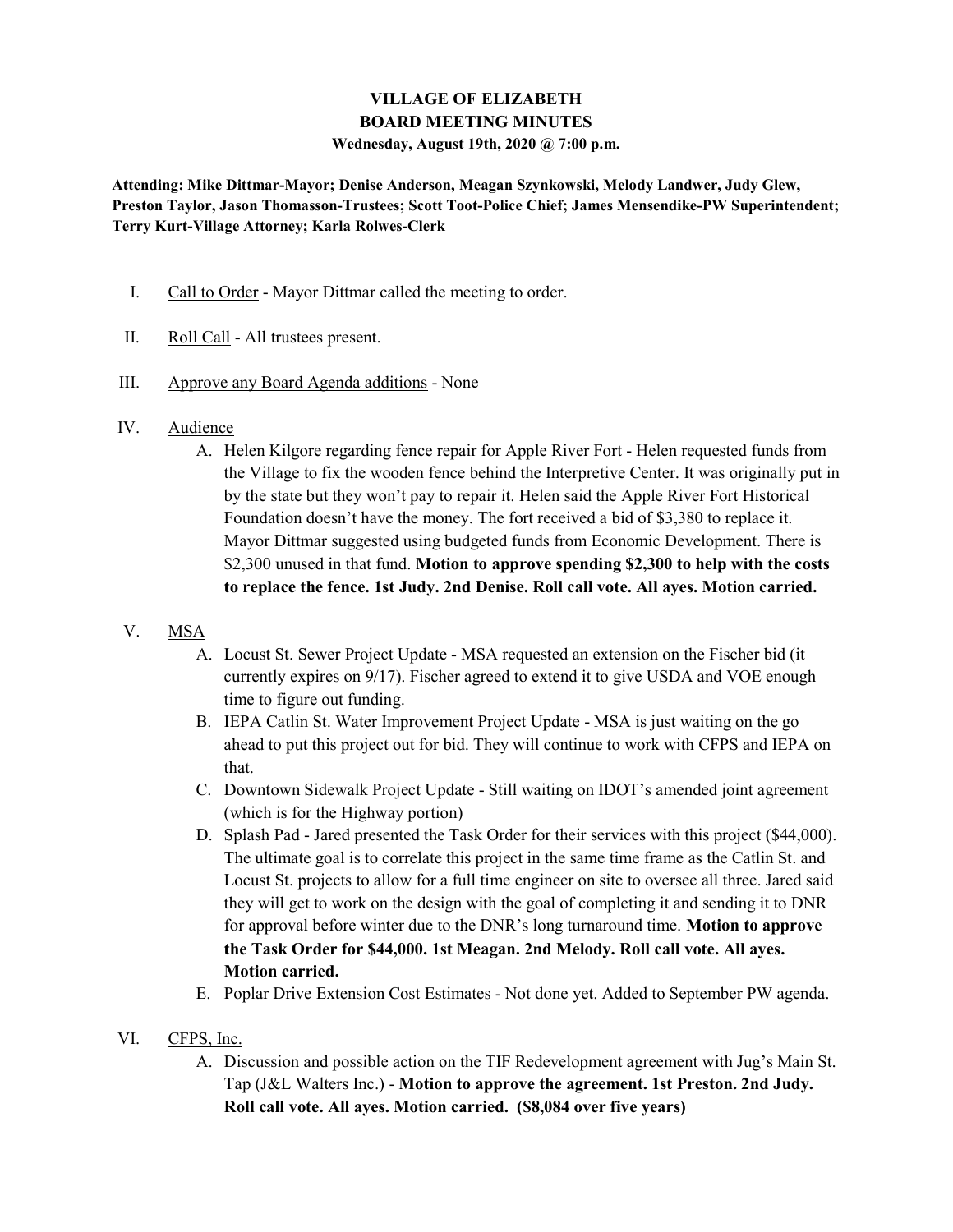- B. Discussion and possible action on the TIF Redevelopment agreement with Hazelwood Properties (Linda Ganster) - Motion to approve the agreement. 1st Denise. 2nd Judy. Roll call vote. All ayes. Motion carried. (\$35,692.40 over ten years)
- C. Discussion and possible action on the TIF Redevelopment agreement with The Little Keg (Schweta O1 Inc.) - Motion to approve the agreement. 1st Preston. 2nd Denise. Roll call vote. All ayes. Motion carried. (\$25,000 over ten years)
- D. IEPA Water Improvement Project No update.
- E. Locust St. Sewer Project
	- 1. USDA Ordinance No action taken. A special board meeting has been scheduled for 9/2/20 at 7:00 to approve this ordinance. Dan will provide all necessary documentation.
- F. Splash Pad Update Dan sent out environmental letters last week. The DNR has 45 to respond.
- VII. Police Report Chief Toot delivered the report.

#### VIII. Minutes

- A. Regular / July 2020 Motion to approve. 1st Preston. 2nd Denise. All ayes. Motion carried.
- B. Emergency Board Meeting Minutes (7/8/20) Motion to approve. 1st Judy. 2nd Melody. All ayes. Motion carried.
- C. Special Board Meeting Minutes (7/27/20) Motion to approve. 1st Meagan. 2nd Denise. All ayes. Motion carried.
- D. Special Water Fund Budget Meeting (6/22/20) Doesn't need board approval since it's a committee meeting.

# IX. Consent Agenda - Motion to approve all items. 1st Jason. 2nd Judy. Roll call vote. All ayes. Motion carried.

- X. Finances
	- A. Treasurer's Report
	- B. Payment of Bills Motion to pay the monthly bills. 1st Judy. 2nd Denise. Roll call vote. All ayes. Motion carried.
	- C. Budget

### XI. Committee Reports

- A. Public Works
	- 1. Purchase new tool truck (out of sewer fund) and amend sewer budget Motion to approve the truck purchase for \$40,500. 1st Denise. 2nd Judy. Roll call vote. All ayes. Motion carried.
	- 2. Discussion and possible action on *Water Only Meters* Motion to approve the proposal. 1st Preston. 2nd Melody. All ayes. Motion carried. Terry Kurt to amend the current water meter ordinance to include this.
- B. Administrative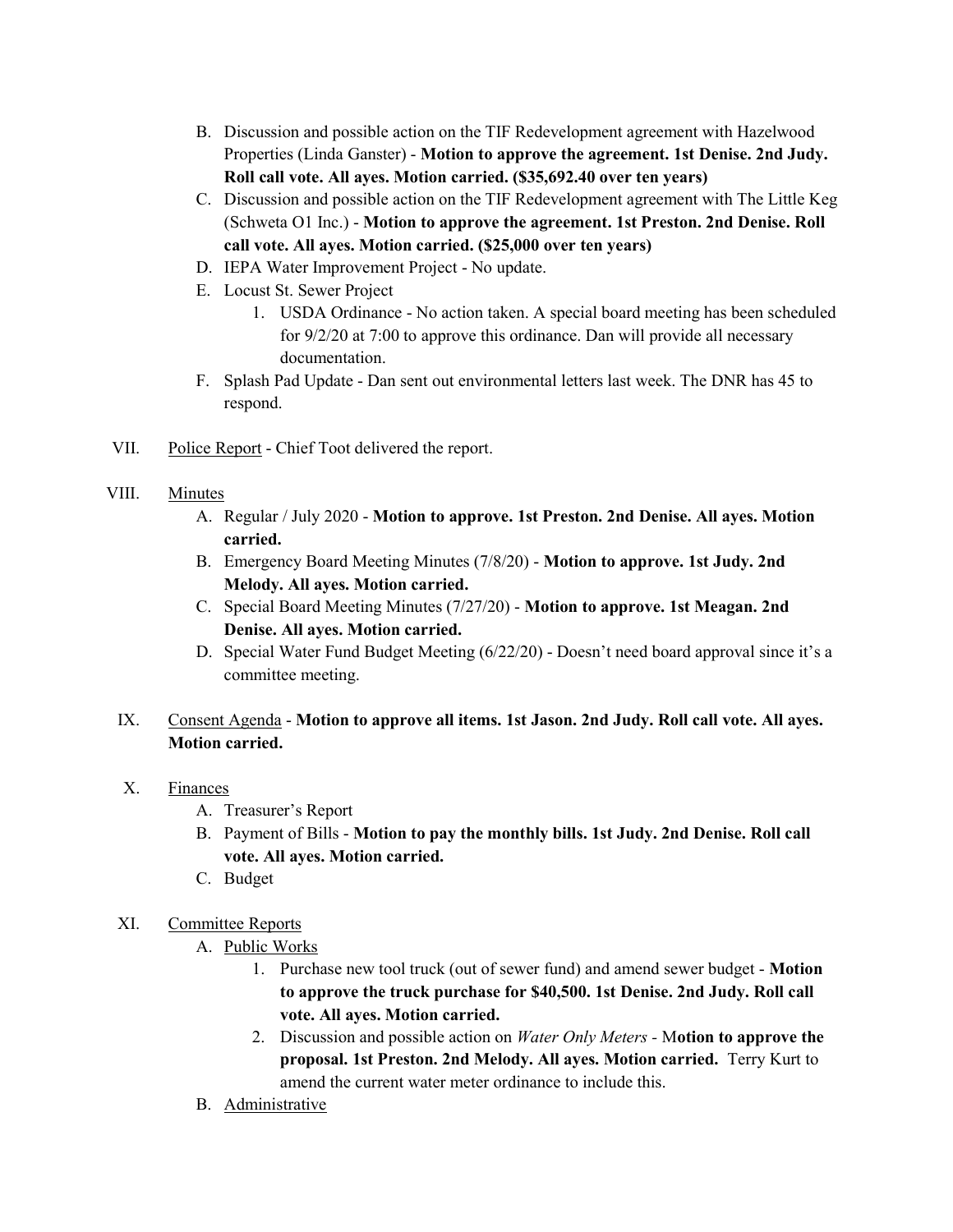- 1. Discussion and possible action on putting the \$1,800 that is currently getting put in the IL Bank & Trust FDIC savings account into the Water Emergency Savings account at Apple River State Bank (beginning September 2020) - Motion to approve this reallocation. 1st Judy. 2nd Denise. All ayes. Motion carried.
- 2. Place Ron Temperly on Administrative Leave beginning 7/27/20 for three weeks (then re-evaluate) - The board made the decision to approve the extension of this leave for another two weeks. Due to Ron's compromised immune system it is not safe for him to return to work. This will be re-evaluated again at the 9/2/20 Public Works meeting.
- 3. Discussion and possible action on increasing the parking fine from \$10 to \$20 Motion to approve the fine increase. 1st Melody. 2nd Judy. Roll call vote. All ayes. Motion carried. Karla to send Ordinance 7-2-6 to Terry to amend.
- C. Economic Development

# XII. Attorney Comments

- A. Discussion and possible action on repealing Ordinance Title 4 Chapter 5 (COPIED FROM JULY ADMIN MEETING: Discussion on deleting Title 4, Chapter 5 Public Dances and Live Entertainment from the Village Ordinances - The permit required under this Ordinance for dances was repealed. Our Liquor license ordinance and Noise ordinance superimposes this. Mike suggested adding a \$50 add-on fee and repealing this ordinance in its entirety. Or doing a separate "live events" license for an annual fee that includes up to so many events. This will go under Attorney Comments for discussion at the board meeting. - Motion to repeal this ordinance in its entirety. 1st Meagan. 2nd Denise. Roll call vote. All ayes. Motion carried.
- B. Streicher property survey (on Sycamore st) After some discussion on whether to pursue this or not, it was decided that Karla should get some comparison estimates to survey this. Tabled to next month. (While discussing this, the issue of the building owned by Koehler's, being bought on contract by Handfelt's, was brought up. Karla has attempted to get the "99 year lease" that she was told by Lindsay Koehler gave them the rights to build on Village property. Nothing to date has been received. Terry Kurt said he will contact the owners directly. Karla to get the information that she has to him. Motion to approve Terry sending a letter on behalf of the Village regarding this building on our property. 1st Judy. 2nd Melody. Roll call vote. 5 ayes. 1 abstain (Jason Thomasson). Motion carried.
- C. Update on IDOT Hwy 20 Maintenance agreement No update.
- D. Special Meeting to approve the USDA Bond Ordinance tentatively scheduled for 9/2 @ 7:00 (between PW & Admin)
- XIII. Old Business (Other than Committee Mtg Minutes/Consent Agenda)
	- A. Update on grant options for outstanding utility bills At this time, there are not any grant monies available through the Freeport Community Foundation.
- XIV. New Business (Other than Committee Mtg Minutes/Consent Agenda)